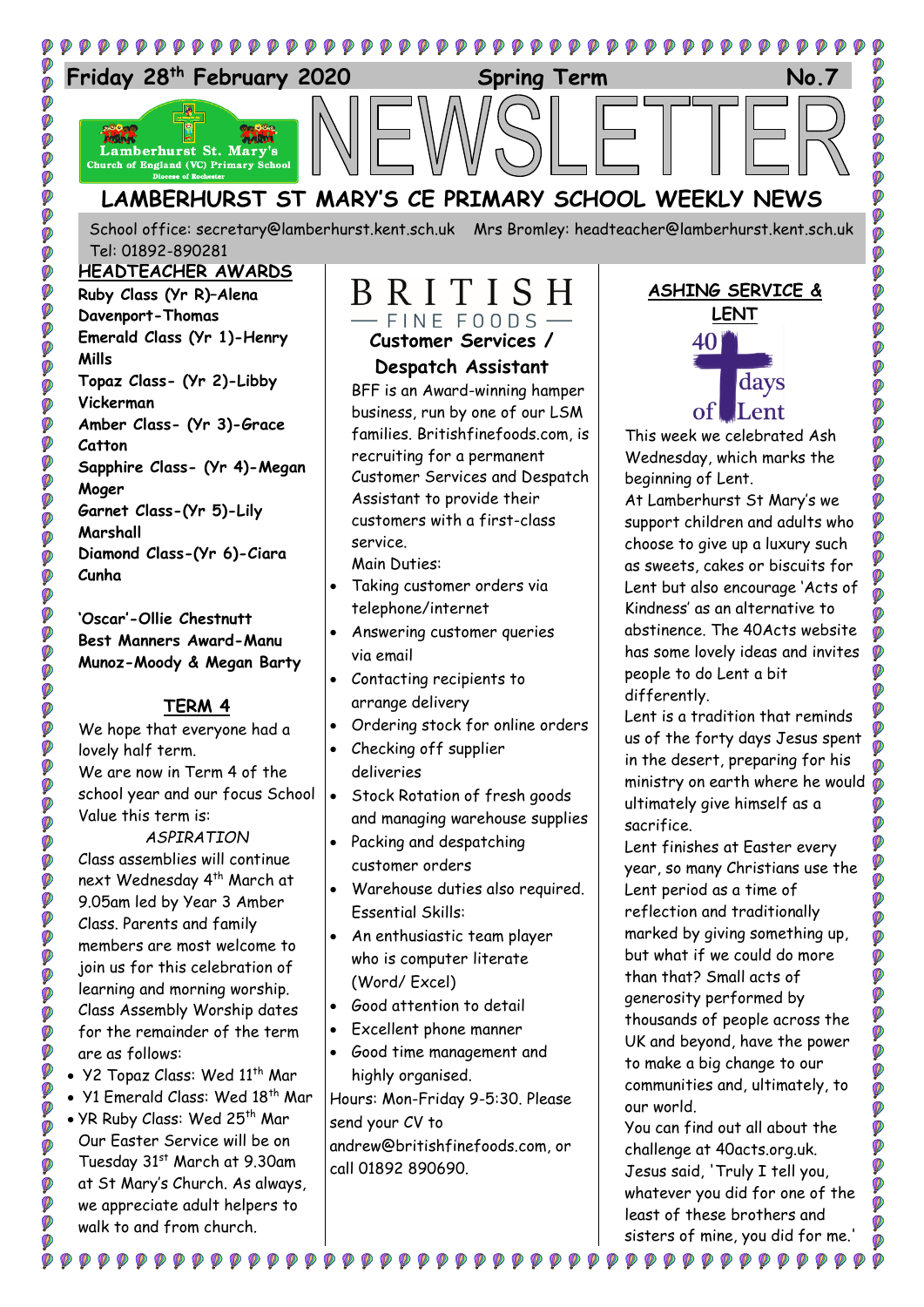

99999999999

i<br>O

Ø

**DO** 

Ø

io<br>P

**DO** Ø

**P** 

.

**DOO** 

D

Ø Ø

Ø

Ø

000

**POP** 

**DOOOO** 

**D** Ø **DO** 

Ø

**DO** Ø i<br>P

Ø

Ø Ø Ø  $\ddot{\bullet}$ Ø Ø

World Book Day takes place next week on Thursday and parents may be relieved to know that we will not be dressing up….so no frantic searching for a book character  $cost$ ume this year $@$ ! Every class will be taking part in Book Week activities as part of their learning. They will also be taking part in a 'book tasting' session in shared year groups with classrooms set up as 'Reading Restaurants'. We hope that you will also join in at home, with parents and grandparents reading some or all of their favourite 'reads' from when they were children. Here are some staff favourites:



Mrs Turner-Moore – 'The Little Yellow Taxi' Madame Denham – Snicker the Brownie Mrs Mitchell – Pippy Long **Stocking** Mrs Ledger – Heidi the mountain girl Mrs Bromley - The Little Black Hen A A Milne Mrs Moger – Mrs Tiggy Winkle Mrs Simpson – The Famous Five Mrs Knight – Noddy (read to her by her mum Mrs Simpson!) Mrs Fairburn – The Stork on the Mill Mrs Belling – Fantastic Mr Fox Mr Rose – The lion, the witch & the wardrobe

# **HAPPY SCHOOL BAGS**

Our next Happy School Bag collection will take place during the week of 9<sup>th</sup> March. Please send in your unwanted, clean adult and children's clothing, shoes and bags. We will send out the plastic Happy School bags next week but donations can come into school in any bags.

## **MATHS CHASE**

Maths Chase is a completely free and fun game where you can quickly test your times tables, along with many other maths skills! The site features a simple learning game. It is a fun and different way to improve times table accuracy and speed. The games help children learn by repetition and increase their speed gradually as they become more skilled.

### <https://www.mathschase.com/>

### **INFORMAL SPECIAL EDUCATIONAL NEEDS 'DROP-IN' FOR PARENTS AND CARERS**

Sunrise Children's Centre, London Rd, Southborough, Tunbridge Wells, TN4 0RJ Tuesday 24<sup>th</sup> March 12-3pm, Tuesday 12<sup>th</sup> May 12-3 Tuesday 14<sup>th</sup> July 12-3pm These sessions enable parents to: •Meet professionals who may be able to support you and your child. These may include a Specialist Teacher, a representative from Kent Autistic Trust, a representative from IASK (Information, Advice and Support Kent), Early Help, Space to be me and other local organisations •Ask questions and learn more about the support and information you can access through a range of services and recommended reading

•Consider your next steps Refreshments will be available and child/young person does not need to have any diagnosis.

*Broomhill Bank Outreach Services: 01892 502466*  $\mathcal{P} \mathcal{P} \mathcal{P} \mathcal{P} \mathcal{P} \mathcal{P} \mathcal{P} \mathcal{P} \mathcal{P}$ 

#### $\begin{array}{ccccc} \mathbf{\varphi} & \mathbf{\varphi} & \mathbf{\varphi} & \mathbf{\varphi} & \mathbf{\varphi} & \mathbf{\varphi} & \mathbf{\varphi} \end{array}$ **TIME CAPSULE**

Cllr. Dawn Beeby would like to invite Lamberhurst St Mary's pupils and their families to get involved in the 'Village Time Capsule competition' that has been launched this week, starting with a distribution of letters around the parish that form an anagram; which best describe our village and community. Those who attempt to solve the two word (4, 8) anagram can be in with a chance of deciding what goes in the Village Time Capsule, which is being locked away for 100 years! Anyone can enter the competition (no age limit) and anyone can submit their ideas on what they would like to see put inside the Time Capsule. https://www.lamberhurstvilla ge.org/time-capsulecompetition.html

## **THANK YOU DUNCAN!**

Ruby Class would like to say a massive 'Thank you' to Duncan Pantony, dad to Louis and Ella. Duncan recently rescued several hundred pounds worth of outdoor safety flooring which was being disposed of from a contract that he was working on. Quick thinking-he rescued the unwanted flooring, which is still as good as new and delivered it to school for the Ruby Class outdoor Classroom area. Duncan then gave up a whole day during half term and laid the new flooring for us. Ruby Class are delighted!



*There are no additional items with this week's newsletter.*